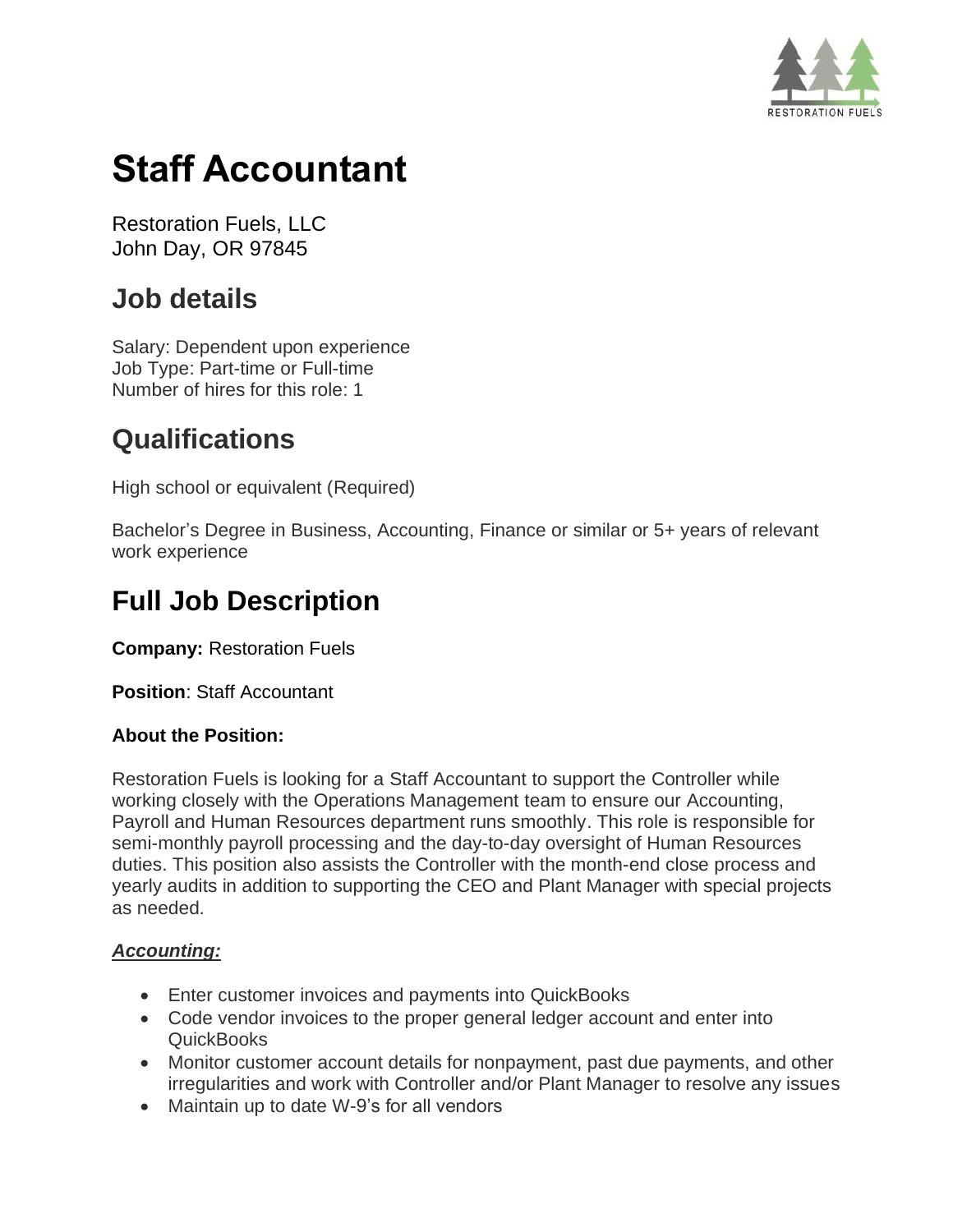

- Prepare a various reports and related information for decision-making purposes as requested
- Maintain files and documentation thoroughly and accurately, in accordance with company policy and accepted accounting practices
- Participate in the design and implementation of internal controls
- Assist Controller with month-end close and yearly audit process

## *Payroll/Human Resources:*

- Maintain job postings and work with appropriate hiring manager to schedule interviews
- Collect Timecards from Plant personnel and review payroll hours, PTO, Sick, Vacation, and Holiday time and remit to payroll processing service
- Work with Plant Management personnel and Controller to implement digital time tracking system
- Ensure that payroll is ready for review, approval, and submittal on time
- Assist the Controller with Worker's Comp audits and EAIP reporting
- Prepare and process semi-monthly payroll for 15+ employees according to prescribed guidelines and regulations
- Develop and cultivate productive relationships with Plant personnel to ensure all any timecard discrepancies are resolved
- Maintain an organized, secure filing system for all Payroll Reports and related information
- Work with Management team to review company handbook annually
- Work with Controller to coordinate Yearly Open Enrollment period
- Draft and revise employee forms such as new hire paperwork, status change forms, leave requests, etc.
- Assist Controller in reviewing insurance and retirement benefit options annually, making recommendations
- Work with Plant management to develop and implement Safety and other employee incentive programs

## *Administration:*

- Maintain company website and work with CEO and Plant Manager to add relevant information and articles
- Assist CEO and Plant Management Staff with special projects as needed

## *Qualifications:*

- Ability to work with minimal supervision, use good judgment, possess a strong attention to detail, meet deadlines, and prioritize workloads
- Ability to recognize inconsistencies and follow up with research and resolution